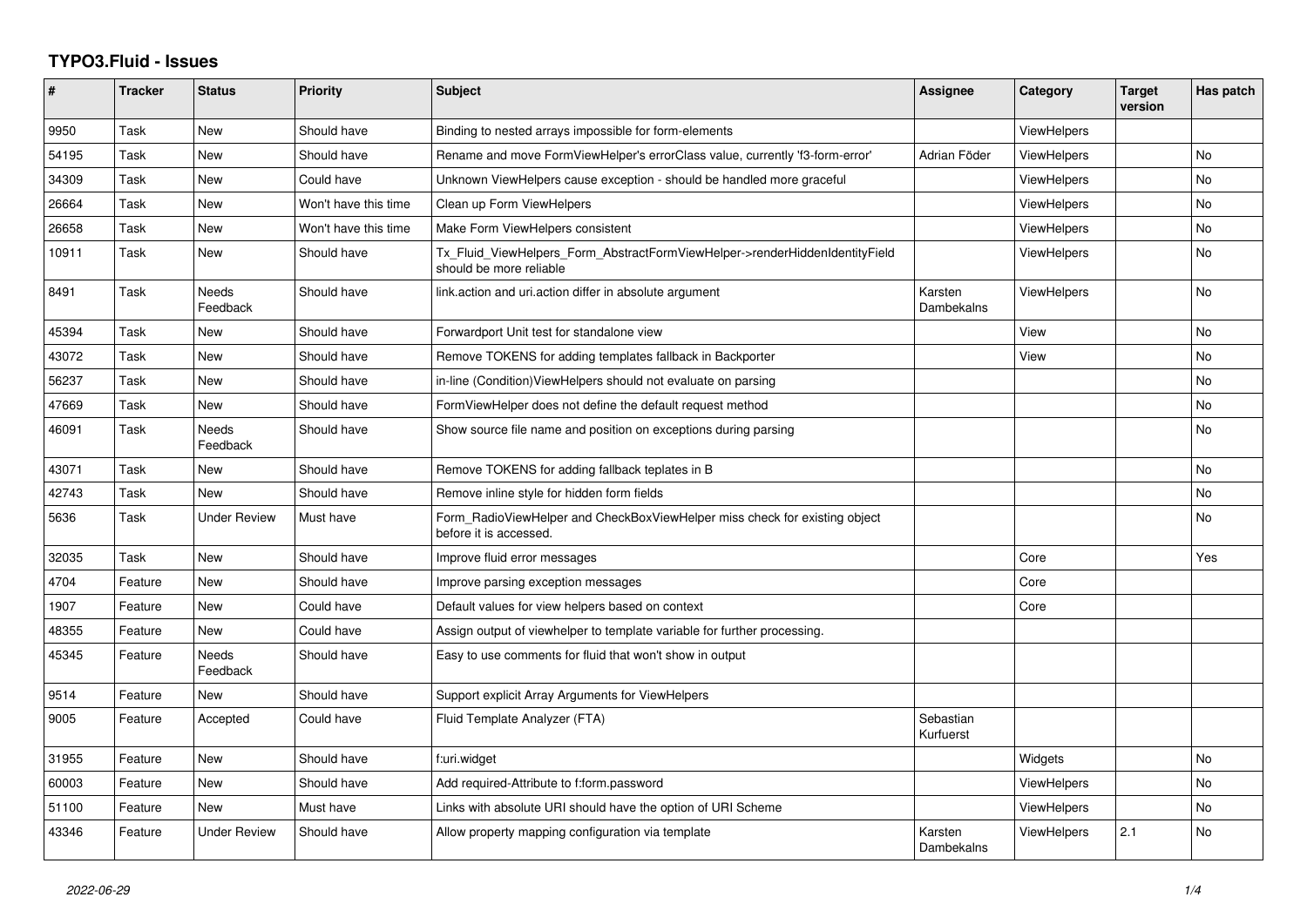| $\vert$ # | <b>Tracker</b> | <b>Status</b>       | <b>Priority</b> | <b>Subject</b>                                                                                | <b>Assignee</b>        | Category           | <b>Target</b><br>version | Has patch |
|-----------|----------------|---------------------|-----------------|-----------------------------------------------------------------------------------------------|------------------------|--------------------|--------------------------|-----------|
| 39936     | Feature        | <b>New</b>          | Should have     | registerTagAttribute should handle default values                                             |                        | <b>ViewHelpers</b> |                          | <b>No</b> |
| 36410     | Feature        | New                 | Should have     | Allow templates to send arguments back to layout                                              |                        | ViewHelpers        |                          | <b>No</b> |
| 5933      | Feature        | Accepted            | Should have     | Optional section rendering                                                                    | Sebastian<br>Kurfuerst | ViewHelpers        |                          | <b>No</b> |
| 3725      | Feature        | New                 | Could have      | <b>CSS Engine</b>                                                                             | Christian Müller       | <b>ViewHelpers</b> |                          | <b>No</b> |
| 60181     | Feature        | New                 | Could have      | Caching mechanism for Fluid Views/Templates                                                   |                        | View               |                          | No        |
| 8989      | Feature        | Needs<br>Feedback   | Could have      | Search path for fluid template files                                                          |                        | View               |                          | No        |
| 62346     | Feature        | New                 | Could have      | f:comment should have high precende                                                           |                        | Core               | 3.x                      | <b>No</b> |
| 46257     | Feature        | <b>Under Review</b> | Should have     | Add escape sequence support for Fluid                                                         |                        | Core               |                          | <b>No</b> |
| 33394     | Feature        | Needs<br>Feedback   | Should have     | Logical expression parser for BooleanNode                                                     | <b>Tobias Liebig</b>   | Core               |                          | No        |
| 30555     | Feature        | New                 | Could have      | Make TagBuilder more extensible                                                               |                        | Core               |                          | <b>No</b> |
| 10472     | Feature        | <b>New</b>          | Could have      | Fluid Standalone distribution                                                                 |                        | Core               |                          | <b>No</b> |
| 60271     | Feature        | <b>New</b>          | Should have     | Paginate viewhelper, should also support arrays                                               |                        |                    |                          | No        |
| 52640     | Feature        | <b>Under Review</b> | Should have     | Create an UnlessViewHelper as opposite to the IfViewHelper                                    | Marc Neuhaus           |                    |                          | <b>No</b> |
| 51277     | Feature        | <b>New</b>          | Should have     | ViewHelper context should be aware of actual file occurrence                                  |                        |                    |                          | <b>No</b> |
| 49756     | Feature        | <b>Under Review</b> | Should have     | Select values by array key in checkbox viewhelper                                             |                        |                    |                          | <b>No</b> |
| 46545     | Feature        | <b>New</b>          | Should have     | Better support for arrays in options of SelectViewHelper                                      |                        |                    |                          | No        |
| 45153     | Feature        | New                 | Should have     | f:be.menus.actionMenuItem - Detection of the current select option is insufficient            |                        |                    |                          | No        |
| 42397     | Feature        | New                 | Should have     | Missing viewhelper for general links                                                          |                        |                    |                          | No        |
| 40081     | Feature        | New                 | Should have     | Allow assigned variables as keys in arrays                                                    |                        |                    |                          | No        |
| 38130     | Feature        | New                 | Should have     | Checkboxes and multiple select fields should have an assignable default value                 |                        |                    |                          | No        |
| 37095     | Feature        | New                 | Should have     | It should be possible to set a different template on a Fluid TemplateView inside an<br>action | Christopher<br>Hlubek  |                    |                          | No        |
| 33215     | Feature        | New                 | Should have     | RFC: Dynamic values in ObjectAccess paths                                                     |                        |                    |                          | <b>No</b> |
| 3291      | Feature        | Needs<br>Feedback   | Should have     | Cacheable viewhelpers                                                                         |                        |                    |                          | No        |
| 7608      | Feature        | New                 | Could have      | Configurable shorthand/object accessor delimiters                                             |                        | Core               |                          | Yes       |
| 36559     | Feature        | <b>New</b>          | Could have      | New widget progress bar                                                                       |                        |                    |                          | Yes       |
| 52536     | <b>Bug</b>     | <b>Under Review</b> | Should have     | Errorclass not set if no property-attribute set                                               |                        |                    |                          |           |
| 13045     | Bug            | New                 | Should have     | Entity decode of strings are different between if-conditions and output of variable           |                        |                    |                          |           |
| 53806     | Bug            | <b>Under Review</b> | Should have     | Paginate widget maximumNumberOfLinks rendering wrong number of links                          | Bastian<br>Waidelich   | Widgets            |                          | <b>No</b> |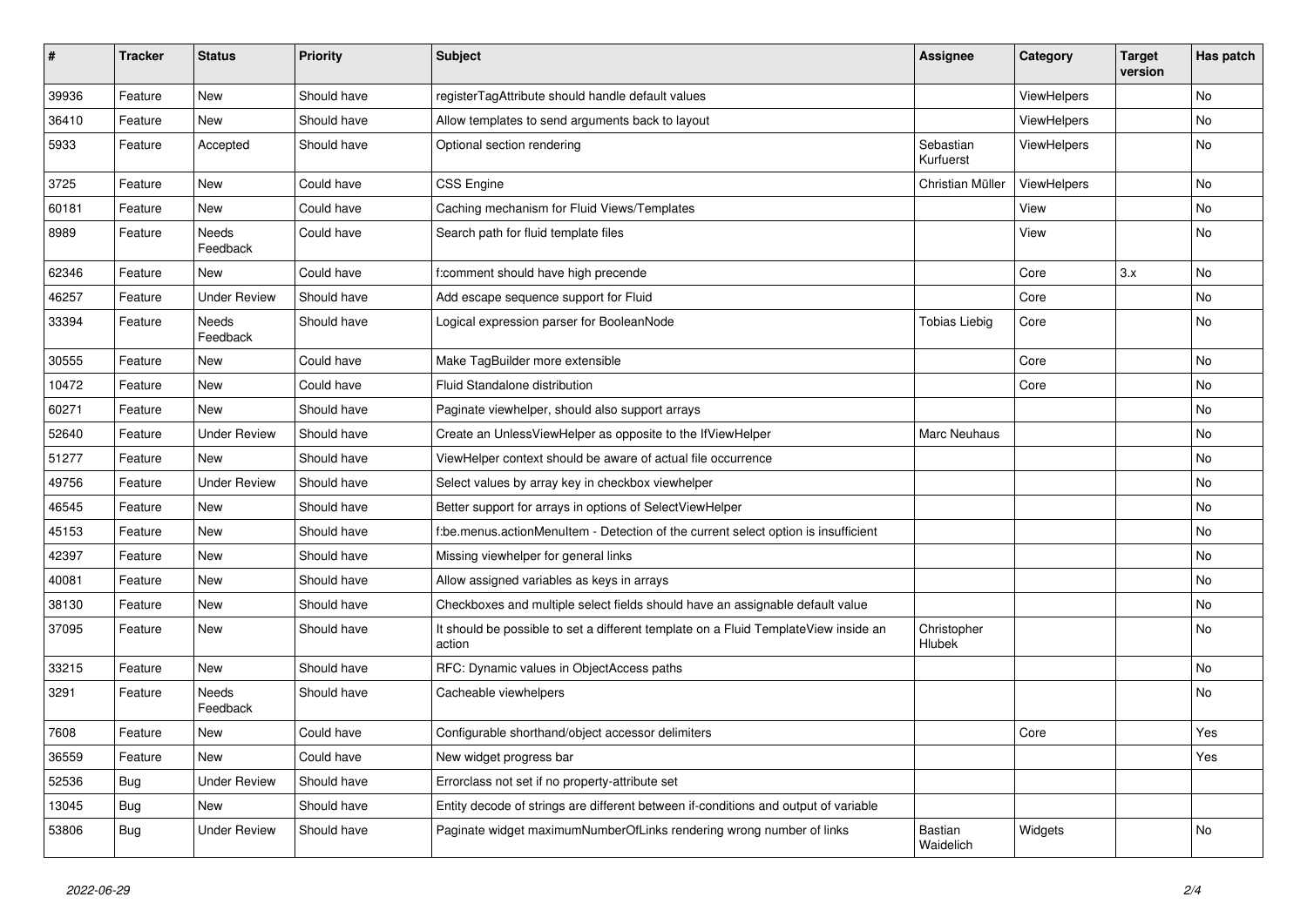| ∦     | <b>Tracker</b> | <b>Status</b>       | <b>Priority</b> | Subject                                                                                   | <b>Assignee</b>             | Category    | <b>Target</b><br>version | Has patch |
|-------|----------------|---------------------|-----------------|-------------------------------------------------------------------------------------------|-----------------------------|-------------|--------------------------|-----------|
| 45384 | Bug            | New                 | Must have       | Persisted entity object in widget-configuration cannot be deserialized (after reload)     |                             | Widgets     | 2.0.1                    | No        |
| 36655 | <b>Bug</b>     | New                 | Should have     | <b>Pagination Links</b>                                                                   |                             | Widgets     |                          | No        |
| 65424 | <b>Bug</b>     | <b>Under Review</b> | Should have     | SelectViewHelper must respect option(Value Label)Field for arrays                         |                             | ViewHelpers |                          | No        |
| 59057 | Bug            | <b>Under Review</b> | Must have       | Hidden empty value fields shoud be disabled when related field is disabled                | <b>Bastian</b><br>Waidelich | ViewHelpers |                          | No        |
| 54284 | Bug            | New                 | Should have     | Default Option for Switch/Case VH                                                         |                             | ViewHelpers |                          | No        |
| 49600 | Bug            | New                 | Should have     | f:form tag shown as a HTML on frontend                                                    |                             | ViewHelpers |                          | No        |
| 44234 | <b>Bug</b>     | <b>Under Review</b> | Should have     | selectViewHelper's sorting does not respect locale collation                              |                             | ViewHelpers | 2.1                      | <b>No</b> |
| 40998 | Bug            | <b>Under Review</b> | Should have     | Missing parent request namespaces in form field name prefix                               | Sebastian<br>Kurfuerst      | ViewHelpers | 1.1.1                    | No        |
| 40064 | Bug            | New                 | Must have       | Multiselect is not getting persisted                                                      |                             | ViewHelpers |                          | No        |
| 37619 | Bug            | New                 | Should have     | Fatal Error when using variable in name attribute of Section ViewHelper                   |                             | ViewHelpers |                          | No        |
| 36662 | <b>Bug</b>     | Needs<br>Feedback   | Should have     | Checked state isn't always correct when property is collection                            | Kevin Ulrich<br>Moschallski | ViewHelpers | 1.1.1                    | No        |
| 34682 | Bug            | <b>Under Review</b> | Should have     | Radio Button missing checked on validation error                                          |                             | ViewHelpers |                          | No        |
| 33628 | <b>Bug</b>     | Needs<br>Feedback   | Must have       | Multicheckboxes (multiselect) for Collections don't work                                  | Christian Müller            | ViewHelpers |                          | No        |
| 8648  | Bug            | New                 | Should have     | format.crop ViewHelper should support all features of the crop stdWrap function           |                             | ViewHelpers |                          | No        |
| 46289 | <b>Bug</b>     | Needs<br>Feedback   | Should have     | Enable Escaping Interceptor in XML request format                                         |                             | View        | 2.0.1                    | No        |
| 38369 | Bug            | New                 | Must have       | Resource ViewHelpers should not fall back to request package                              |                             | View        |                          | No        |
| 39990 | <b>Bug</b>     | New                 | Should have     | Same form twice in one template: hidden fields for empty values are only rendered<br>once |                             | Core        |                          | No        |
| 33551 | Bug            | New                 | Must have       | View helper values break out of a partial scope                                           | Sebastian<br>Kurfuerst      | Core        |                          | <b>No</b> |
| 27607 | Bug            | New                 | Must have       | Make Fluid comparisons work when first element is STRING, second is NULL.                 |                             | Core        |                          | No        |
| 12863 | Bug            | New                 | Should have     | Attributes of a viewhelper can't contain a '-'                                            | Sebastian<br>Kurfuerst      | Core        |                          | <b>No</b> |
| 3481  | Bug            | New                 | Should have     | Use ViewHelperVariableContainer in PostParseFacet                                         |                             | Core        |                          | No        |
| 58983 | Bug            | New                 | Should have     | format.date does not respect linebreaks and throws exception                              |                             |             |                          | No        |
| 58921 | <b>Bug</b>     | New                 | Should have     | f:form.* VHs crash if NOT inside f:form but followed by f:form                            |                             |             |                          | No        |
| 57885 | <b>Bug</b>     | New                 | Must have       | Inputs are cleared from a second form if the first form produced a vallidation error      |                             |             |                          | No        |
| 55008 | <b>Bug</b>     | <b>Under Review</b> | Should have     | Interceptors should be used in Partials                                                   | Christian Müller            |             |                          | No        |
| 52591 | <b>Bug</b>     | New                 | Should have     | The Pagination Widget broken for joined objects                                           |                             |             |                          | No        |
| 52419 | Bug            | New                 | Should have     | Wrong PHPDocs notation for default value inline f:translate viewhelper                    |                             |             | $\vert$ 2.0              | No        |